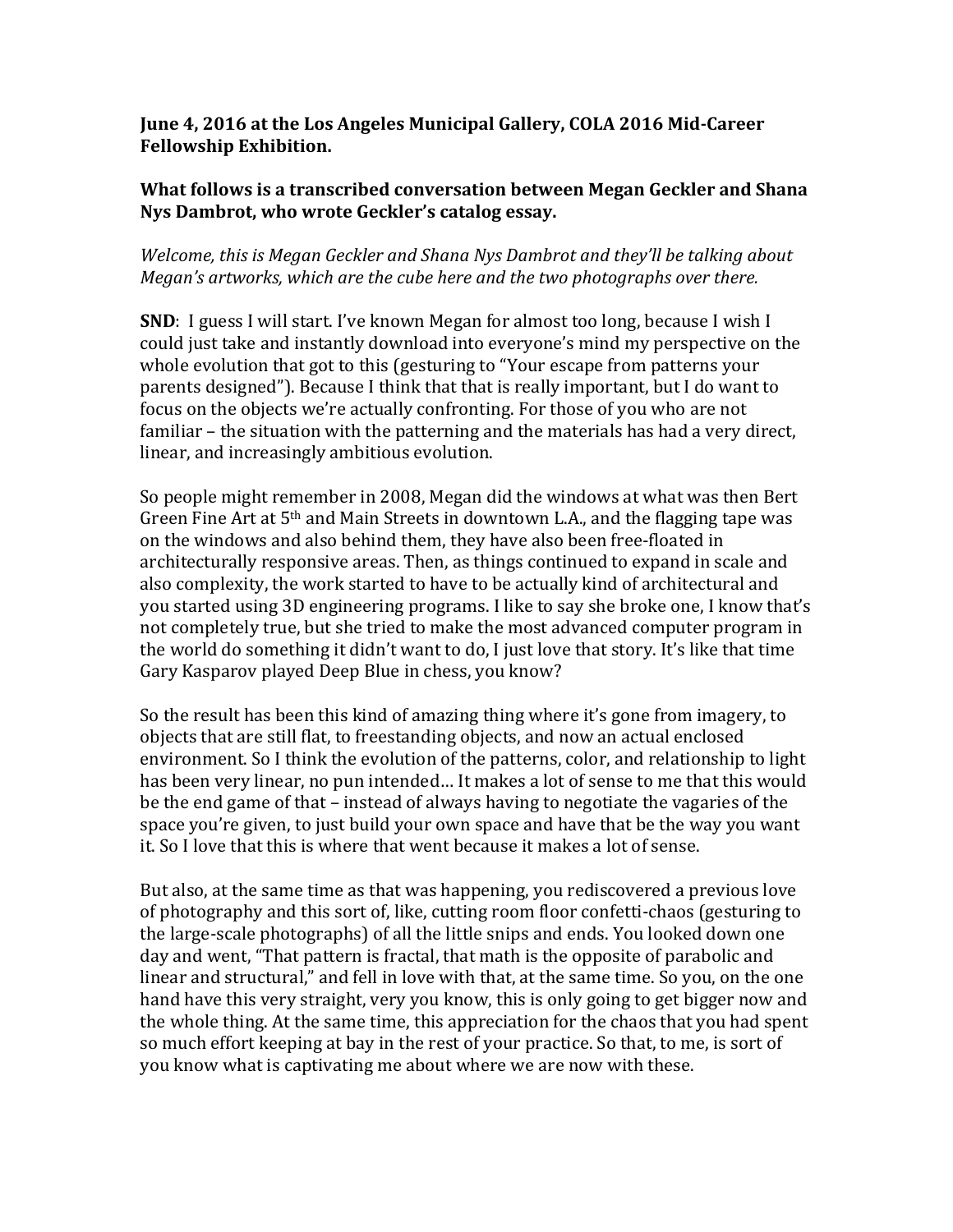But I do think, even if you are kind of sick of doing it, that a little explanation of how you physically make something like this would be very helpful even to me who wrote your essay and still doesn't totally get it. So explain your relationship to your background that is also in math and science. You know, how did you do this?

**MG**: How did I do this? So I've made things that are kind of painterly and on structures before, on let's say a canvas, you know, and I come with a plan. It's not like I just kind of dream it up when I get here because I need people to help me  $-$  it takes a village. So if I showed up with no plan and everybody is just sitting around wondering what's going to happen, we're not actually getting anything done. So most of the work is happening before we even step into here and then because it's brand new work and it is very much a mystery – this structure did not show up in advance at my studio, so I didn't have time to screw around with it before I got here. It showed up, we built it, and you problem solve along the way. And that's the nature of site-specific installation. I think other site-specific artists know that anything that can go wrong probably will – and it will go wrong over and over and it will drive you insane if you let it.

**SND**: Everything from somebody wrote millimeter instead of centimeter, to like, oh that wall is not load bearing after all...

**MG**: More like when I'm trying to attach to a soffit and it is just drywall. And how do I do that? So in the other work we end up improving the architecture of the spaces that we work in simply because I want to attach to the ceiling, I get up there, and it's just Styrofoam. You know, so, we build it out to make it look like it already did, but with the structure it was missing because a lot of times architectural plans say one thing, construction workers get there and do another thing, and at the end of the day is what could get done. So a lot of the challenges have been architectural in the past, and a lot of the inspiration has been taken from the architecture too. I get a lot of invitations to make art in spaces that are not architecturally interesting, and for me, that's the question, how do I summon up that inspiration, inside of what most galleries are, which is a white cube  $-$  and I still want to show in those places, right? But I felt like I couldn't, so this (gesturing to "Your escape from patterns your parents designed") is the evolution of that.

**SND**: Right. Because they are also was and still is another kind of sidebar where you do this in a painting format, where you use stretcher bars they way that they are intended, but just for these materials instead of canvas that you then would paint on. So there are freestanding objects for the wall made this way, but this is now kind of marrying them.

**MG**: Totally, and you can walk into it which is what people have been asking for  $-$  for years. Like, "I really want to go inside your installations," and they do...

**SND**: Yeah, I was going to say, not just asking, but actually going for it.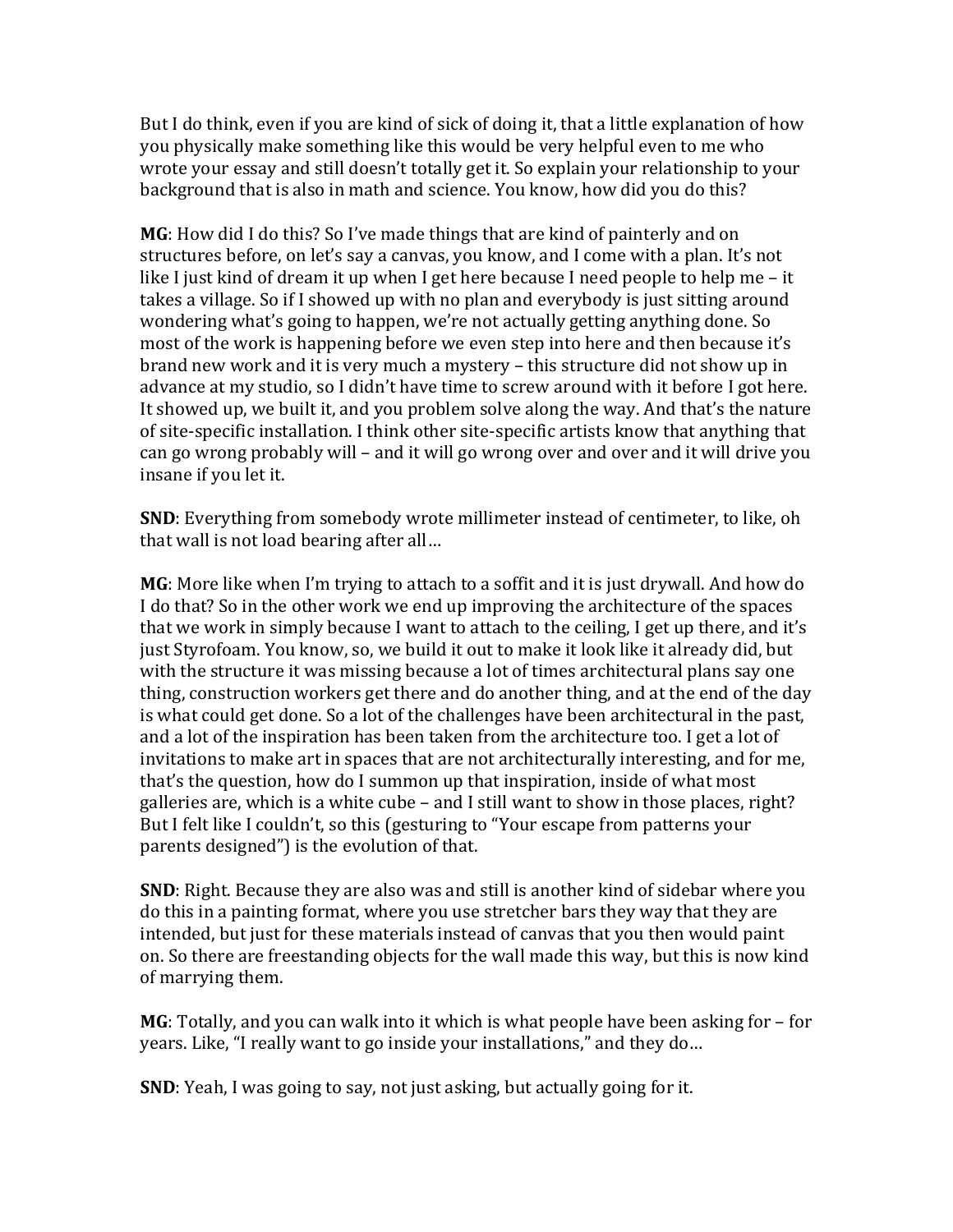MG: Going for it, having a dance party on a huge pedestal, and it's like a twenty foot by twenty foot pedestal and people have like snaked their way in there and they think it's cool and there are video cameras everywhere.

### **SND**: It is cool!

**MG**: It is cool and I can't blame them. I would say the most frequent question is "What is that stuff?" and I kind of wanted to indirectly answer that question by letting you be on the outside of it when the light falls on it, being on the inside of it when the light is being transmitted through it, and to see it from all of the sides I do and then to really see it, up close, macroscopically (gesturing to the large-scale photographs), like this is it. Did that answer your question? And the answer is no.

#### **SND**: No.

**MG**: And it hasn't answered my question either. It's just this mystical thing I found in a bin at the bottom of some dusty hardware store before the internet, so you don't even know what it's called – and then

**SND**: Flagging... tape???

**MG**: Yeah - Flagging tape, what's that? And there was you know, you guys remember when there wasn't an internet and you couldn't just go on Amazon and just click "buy now", you know? And so it was a search, a scavenger hunt, trying to find these materials, but I figured it out, and there we are.

**SND**: Right. And so what becomes interesting about that is because as a nontraditional material, which is an annoyingly ever expanding umbrella that just means making art out of random crap...

**MG**: People making things with stuff, that's what I call it.

**SND**: With stuff that was not intended for use as an art making material in the conventionally understood way that that is. So because this is an industrial product, and so its translucency is an accident, a happy by-product. They don't need it to be translucent - they just need it to be sturdy because it's tied to stakes outside. And they didn't pick these colors because they have art students, or are referring to Pantone, or whatever - they all have a meaning in land surveyance. So what I'm about to say is probably wrong because I'm making up but like green is for sewer, and pink is for buried fiber-optic cable, and so it's a code for city maintenance people – it's completely functional for them. It's not about being beautiful. No one, I mean maybe somebody working somewhere – says, "Can I just make one pink, please?" Basically, they just had to figure something out that was legible from far away and durable enough to be outside on a stick. And that's all they cared about. But by needing that material to exist for themselves in this variety they made this stuff. And then here comes Megan, and she's like, "Wow I could really make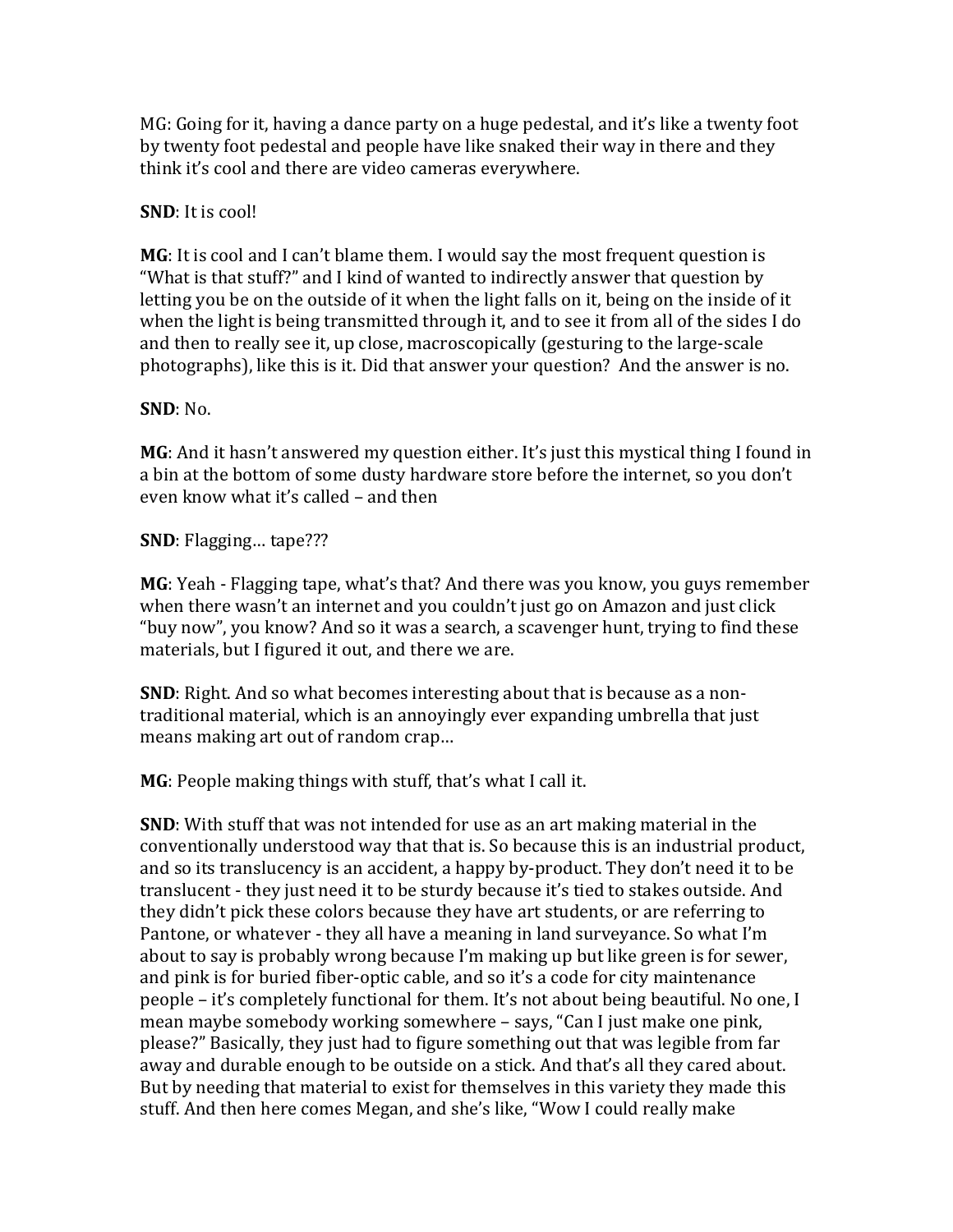something out of this." What I love about it is that it does all the things painting does – light and color and space and it does things that sculptures do, but nothing that you are using to accomplish those goals was intended for that purpose.

**MG**: Totally. And I like being in that space between the lines. Is it art? Is it design? Is it architecture? Is it a fashion backdrop? Is it advertising? How commercial can you get before it's just commercial? And I love bumping up against those lines, because if nothing else people are asking, "Is that even art?" and that's an important question that has plagued us forever. You know, what is art, and how do you define it? And I think that's really rich territory, and I remember we used to have arguments in the late 90s, like – "Oh, you're a designer... Oh no..."

**SND**: They'd be like, it's just tape, right? And you're like, yeah, but cadmium red is just paint when it's still in the tube, like what do you want...?

**MG**: It's all plastic.

**SND**: What's been very interesting now is you've been doing this the whole time, but it's become very zeitgeisty this idea of using industrial materials, upcycling... You know  $-$  it would be very tempting also to look at this and because it's land surveyance infrastructure tape, if you wanted to have a political interpretation about, for example, crumbling infrastructure, and that's not what you are thinking about, but it's still in there. Just because that's what is endemic to the materials even though that isn't even why you picked them.

Right, so  $-$  this is really interesting, what we were speaking about earlier, you know what's new, what's old, what's discontinued. You know when they run out of a certain kind of... Well you know what, James Turrell – they stopped making the light bulbs he made all his art with, so when the last bulb goes out in Houston, they are not going to be able to replace it, so he has to go around to all his installations in the whole world and recalibrate for LED – and that's James Turrell.

So there is a very low quality to the origin of the material, but there is a very unexpectedly logistical component to it as well. When something is discontinued and you have to figure out how to deal with that, or when a material is no longer available, all these kinds of tweaks - but that's partly because it's experiential, like those James Turrell works. You can't just put a different light bulb in. It's a very calibrated experience and you were talking about how the light looks from the inside, and the outside, and all of that. And so, even though it's very easy to on one hand go, "It's tape and metal, don't worry about it..." On the other hand, you're doing all this very serious art historical stuff about painting and light and space while that's going on.

**MG**: Yeah, I like to say that I'm hanging out between Minimalism and OpArt – right up in there.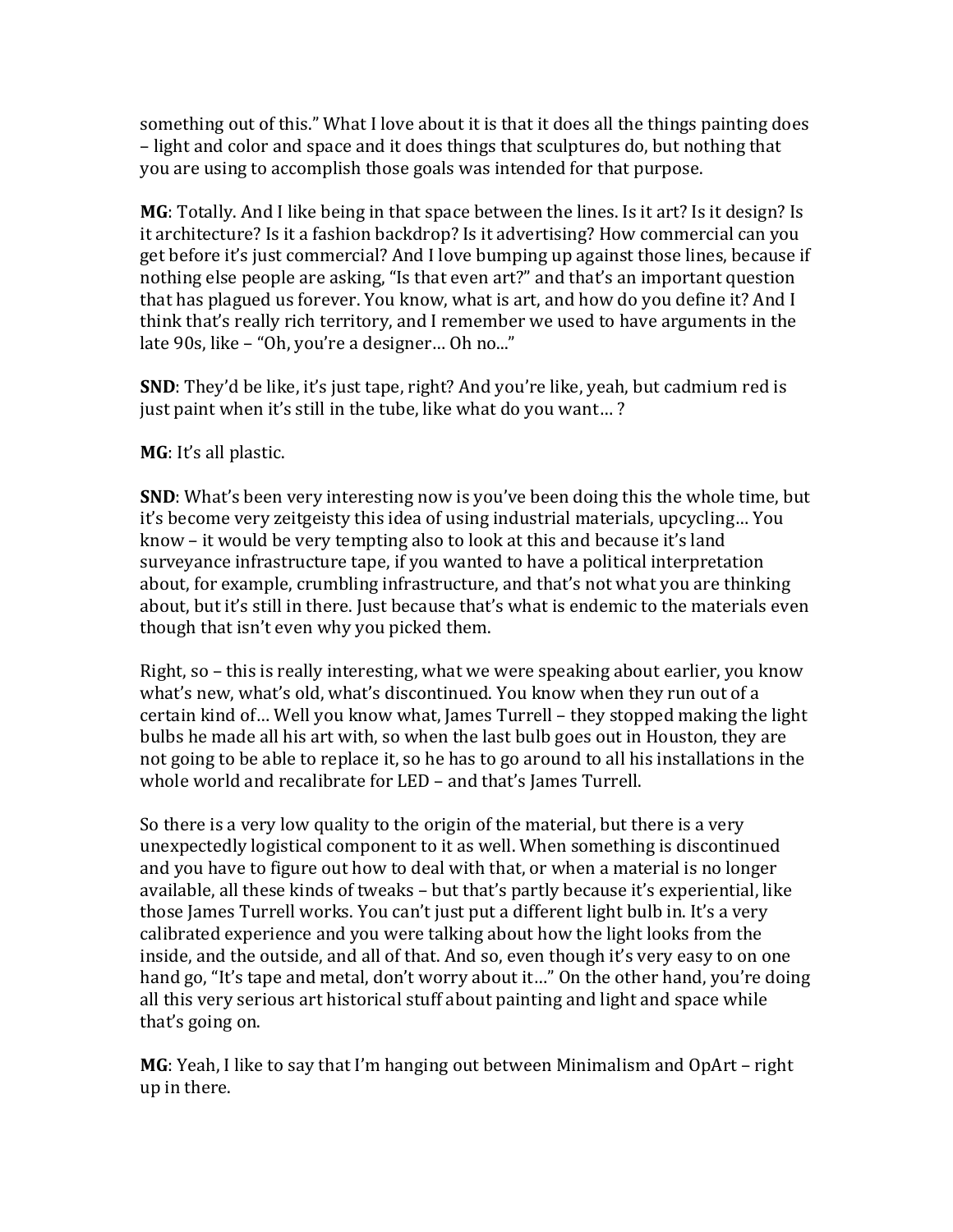**SND**: Yeah, that's really good! That's a really good point, I never – you know, because Minimalism, everyone... (laughter)

**MG**: It's a cube!

**SND**: That's what I mean.

**MG**: So it was intentional, I really wanted the first freestanding thing to be something basic like a cube structure. I know it's not incredibly basic.

**SND**: No, it's super basic.

**MG**: My aim was to, kind of, start simple, and scale up or down from there.

**SND**: And then my last technical question is – in terms of the pattern itself. So when you say preparation, you are talking about computer programming. So you sort of hacked the program and made it a little more customized because you're using it in a way that other people don't need to who buy it.

**MG**: Sure. 

**SND**: So in terms of the math, you're doing it in terms of not only the dimensions, but also what those colors are going to be. So you're planning the gradients.

**MG**: I'm trying to.

**SND**: As well as kind of where to start the physical weaving. Because even though it's created on a computer, it's done by hand. Maybe talk a little bit about how you actually figure that out.

**MG**: We pre-plan, but the tapes aren't all the same width because it's not computers doing this, they are people and whenever people get involved human error gets involved and everything gets a little crazy. Like how they make this material is it's basically like the bottoms of white sneakers, they put it through like a wood chipper, they heat it up and it becomes like pancake batter, and somebody adds dry pigment. Well, if he sneezes in the middle of the stirring process, we get color deposits, right? If somebody wasn't paying attention when it gets extruded in a giant film, because they use this for blood pressure cuffs and temporary housing in emergencies, things like that. It has a real world purpose outside of surveying. It's PVC, extruded PVC film, but when it goes out, it rolls up like a giant carpet and then they take a hot knife and they slice it at regular increments to get a standardized width, but sometimes the knife is too hot and the rolls don't completely separate, sometimes it's too cold, it doesn't really slice, so I have bins and bins and bins of rejects - wrinkly tape, stringy tape, strange tape, and we do workshops with kids – kids don't care they are just like "Woo - color!"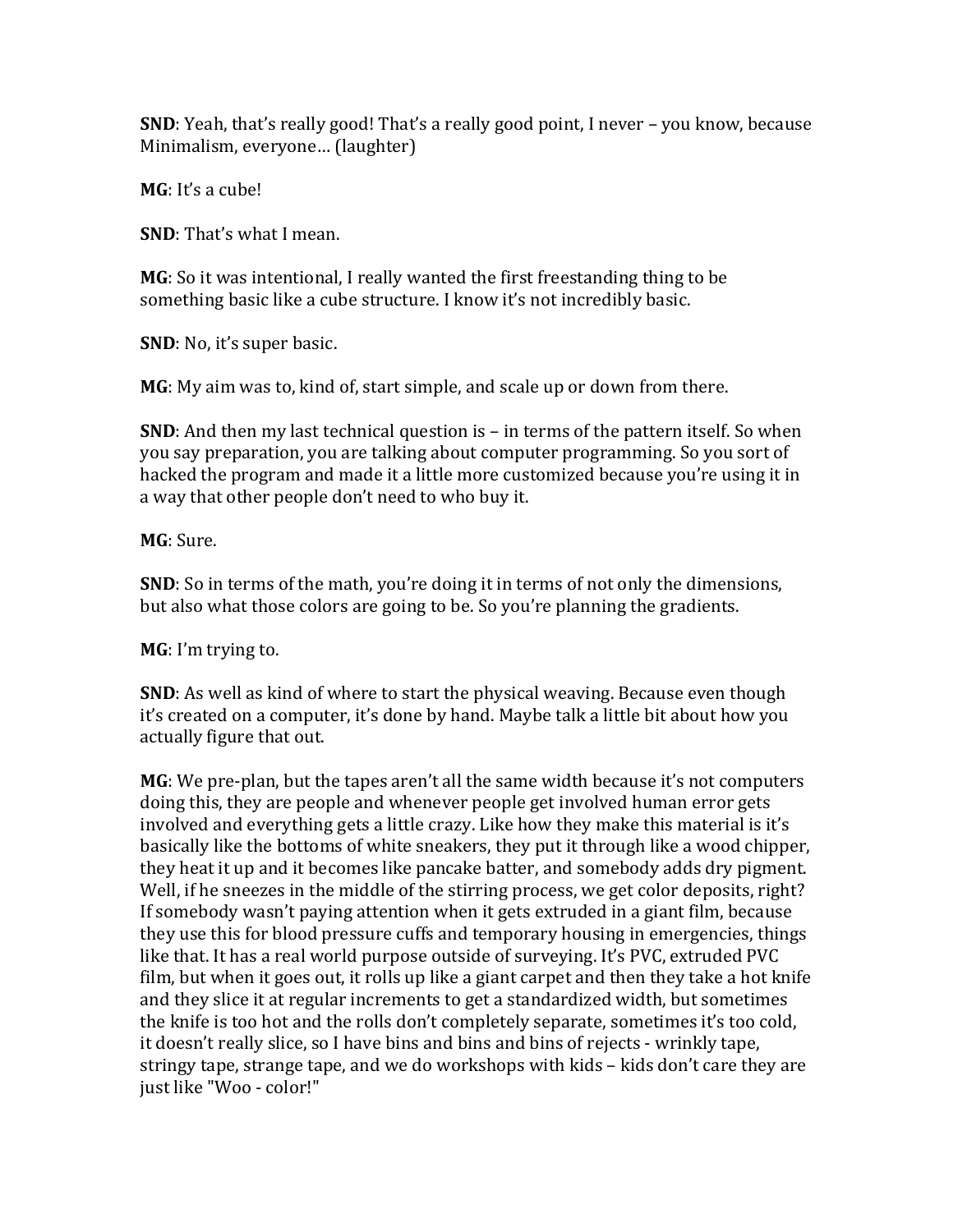**SND**: Maybe it's better?

**MG**: You're right; it's better. And so for the construction, I come in with a plan, so I use, if I can keep it simple, I use something like Illustrator and I'll make a rectangle – a real size rectangle and I actually plan the whole thing out and say ok  $-$  it's 1.1875 inches by 10 feet. I create the pattern and I use the multiply filter to get the idea of transparency, sort of. Then I'll export those, I'll make a 3D structure of the metal, of the cube, and this is the thing that we all drew in the margins of our high school notebooks - you know the cube?

**SND**: Oh the two squares and then the lines and it looks like a 3D cube...?

**MG**: Yeah, totally. So I do that in Rhino and I do a simple rendering, and I Photoshop the rendering and then I take the Illustrator file and warp it and transform it in Photoshop to make a rendering. And that's like the catalog image that you see, which is not at all the same colors, right, but it's close enough.

And so we come in here with that kind of plan and then in terms of logistics, we put strands that went up, over, and down. And then up, wove them, and there are videos of me weaving on my Vimeo channel, you see my red nails coming up and weaving really quickly and then back down. Once those strands were connected to the bottom, then we work from the bottom up and wove the whole thing. So it very much, when I say it takes a village, it very much does, it's one person passing to another person.

**SND**: When you were talking about the weaving with your red fingernails, I realized that it's kind of amazing to me that it hasn't really occurred to me until this very second, even though I have worked with you for so long, that is a whole other ball of wax in terms of domesticity, craft, and feminine identity...

**MG**: It's kind of a stitch and bitch session.

**SND**: So you're weaving like a girl, but with macho land survey tape and rails of steel and computer programs and I think bringing all of those dimensions together into something that is both an object and an experience - I mean there is a lot happening, all at once. But I didn't really think until this moment about the kind of Rumpelstiltskin…

**MG**: If I have done my job right it looks like a computer kind of threw up in the space. 

(laughter)

**MG**: I say that a lot because I really like to eliminate the hand.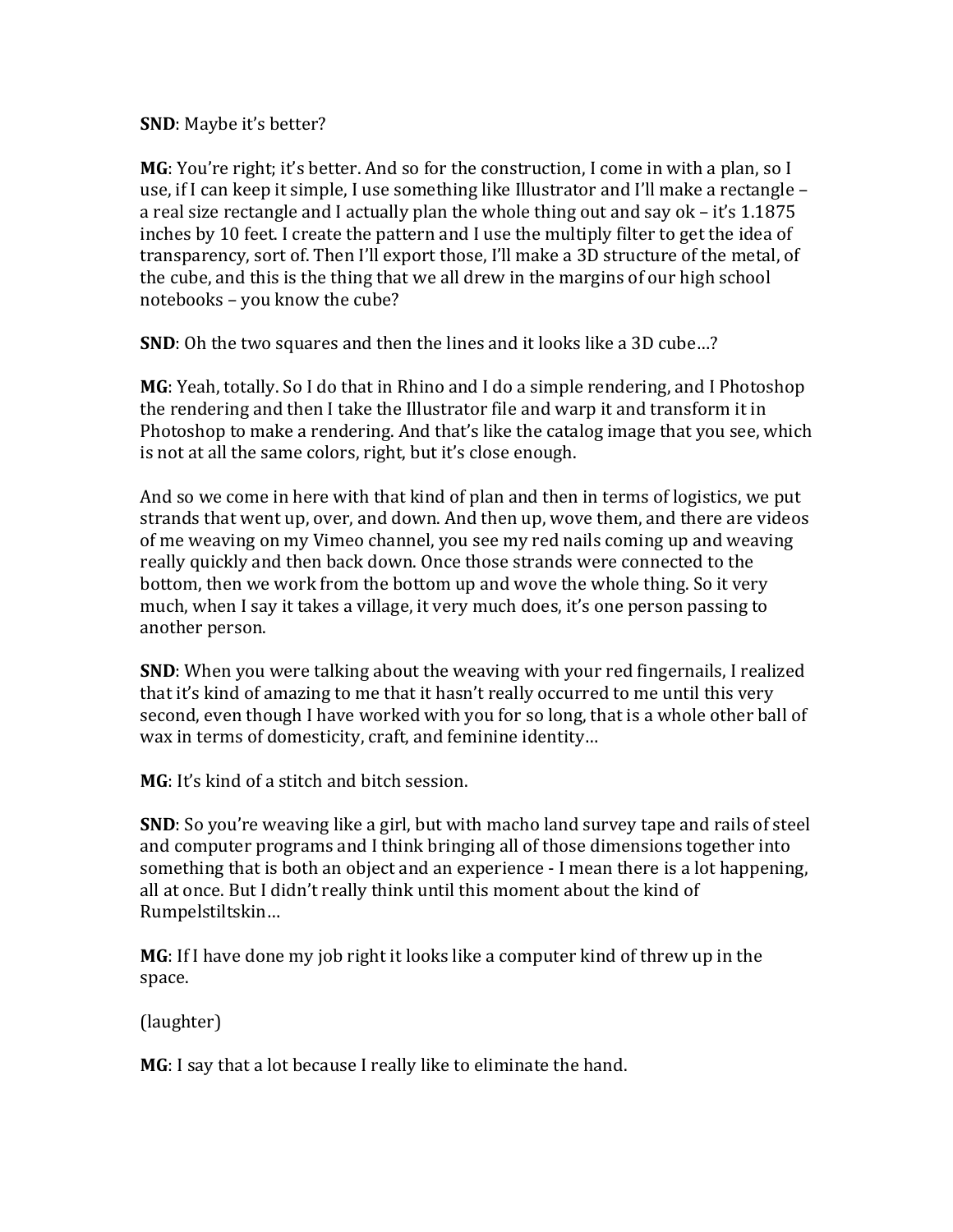**SND**: Actually, that's kind of what's going on – over there (gesturing to the largescale photographs)

**MG**: Yeah, that's definitely computer vomit over there, yeah. (Laughs) Flattering, right? 

**SND**: Well, no, but I mean – the other thing I was thinking of with this are those Cindy Sherman bulimia portraits where it's a giant pile of thrown up candy and then just her little eyeballs, and she's like, "I just ate all this candy!" It's kind of gross, but compelling. So that giant pile of excess, before it's cleaned up, where it is having its own value as being something that was discarded in this pursuit of perfection. And so again, sort of opposites. I think they really do kind of speak to each other.

**MG**: They speak of containment too.

**SND**: Containment, uncontained, and all of that. So those are the questions I had. Maybe they have questions?

**Question from audience (QA)–** You sort of answered it, but maybe it's still not clear to me... because it's almost unbelievable. Ok I'm getting that you design this on a computer, but it's a wonderful geometric random-ish pattern that I see. It's hard to imagine there is anything that is really repeated when I really look at it, but you design all of that on the computer and you follow it exactly.

**MG**: Not exactly.

**QA**: Do you make human mistakes?

**MG**: Yes! I make a lot of mistakes. For example, I wear the scissors around my neck and they cut things while I am working. But with this, I wanted to play with the silver tape, because it is the newest color that I have found. I wanted to kind of play with the idea of structure (touching the metal), versus the non-structure (touching the tape), and the metal versus the metallic, which gives the illusion of metal. I wanted the metal to feel like it was solid and it's breaking apart, kind of ripping itself apart.

**SND**: The pixelated quality of the object is unavoidable as well. That speaks to the binary code roots of it even though it's not a direct reference.

**MG**: Right. It's not ones and zeros anymore.

**SND**: But it looks like pixels. So you kind of get a little bit of that just still in the background. 

**MG**: Totally. Yeah and I love the idea of the pixel as being represented through this even though they are king-sized and then to play with those (gesturing to the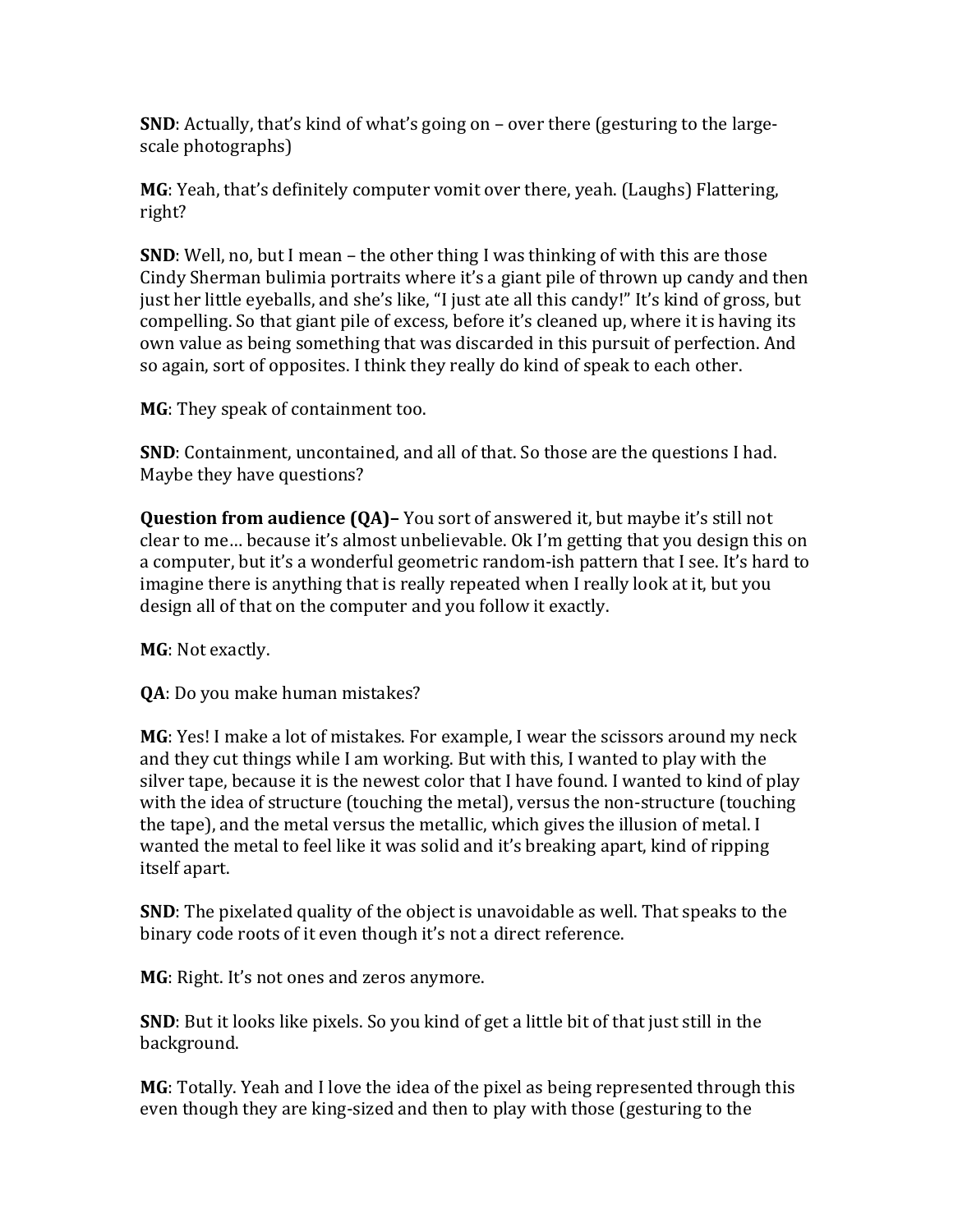photographs) which are really hi-res to the point where people are like "How did you do that?" I captured those on my scanner, I turned my scanner into a camera, and now it's three times the resolution of any digital camera on the market. There is a whole community of people who put things on their scanners - usually their body parts, their pets, their food, or their plants. (Laughter) Yeah. But it's an interesting way of capturing an image.

**SND**: And at that point – digital is digital – right? I mean a scanner is a variety of digital camera. But again, kind of - you're using it a little bit wrong.

**MG**: Yeah it comes with it's own light source which is cool. I mean there are a lot of perks and a lot of downsides. The scanner sets off an electromagnetic charge that makes your paper stick to the glass and gives you a clear scan, except when you're you know bookbinding, that's when we're all like – damn scanner... But it also collects all of the dust, so to remove all the dust, to make that image as perfect as possible, took forever. So there is an attention to detail in photography that I think we all kind of take for granted, you know how much work went into producing that kind of image, where as over here (gesturing to the cube) we are just fighting the chaos and all the things that could potentially go wrong during installation. Oh, this piece slid against that piece and now it's got a nick, or a tear, or whatever... and it's controlled panic.

**SND**: And you wanted to talk a little bit about you know, containment, and those things and I think that's really interesting because although I am appreciating what is "opposite", the real reason I am appreciating what is opposite are the coded systems of the things that are related. It's kind of a tautological moment right there.

**MG**: Yeah.

**SND**: Your art is melting my brain, it's happening, which you can take as a compliment. 

**MG**: Thank you, I'll just drip it out the sides.

**QA**: I am a huge fan of your work – it's amazing - the color, the palette, it's always so inviting, I just want to dive inside, literally. I didn't realize that was photography, I thought you could like dive inside of it. There's an incredible amount of repetitiveness in all of your work, and OCD...?

**MG**: Yeah, little bit.

(Laughter)

**SND**: Obsession is a theme.

**MG**: You were in my studio this week, you know...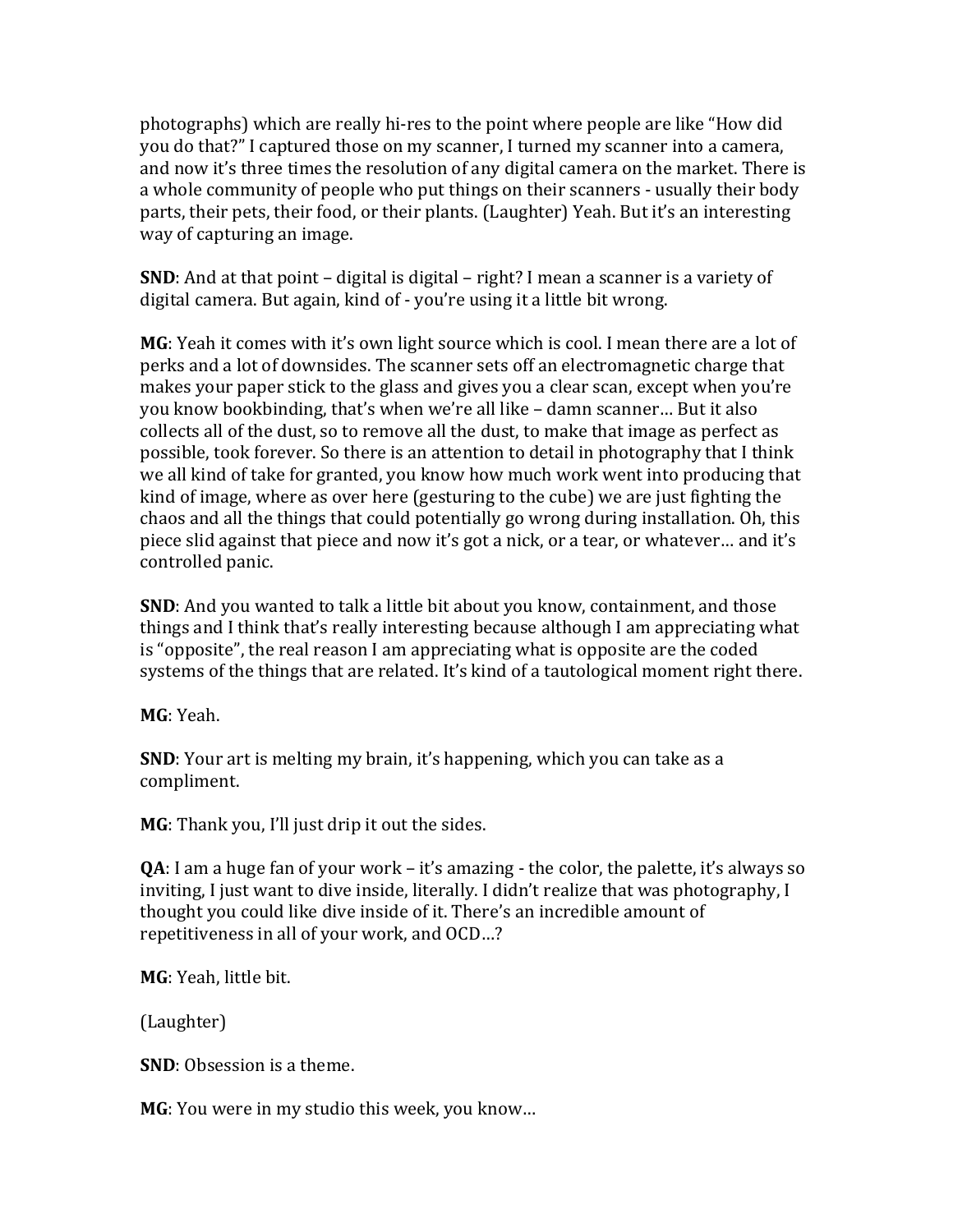**QA**: Yeah, it was scary, I wanted to touch things but I feel like you would know exactly where my fingers were.

**SND**: Yeah, she would.

**QA**: So how a part of your daily life outside of your artwork life is repetitive, is OCD, to be able to dive into it? Or do you allow yourself to kind of let go of that. Because a lot of times artists have to let go of that control to create, and it seems like you embrace that to create.

MG: My life is pretty wacky. You know, I think that people who know me know that I'm definitely spontaneous, you know, so this is where I act uptight and serious. Everybody who knows me, and I'm looking at you all, you know that I'm like a wildcard. But when it comes to the artwork everything has its place. Because again, I have to arrive with a plan and then I have to activate people, get them on board with me, and want to do this every day for three weeks, and then replace things, and fix things. It's hard. So yeah, this is definitely where I bring my OCD. My home life, not so much. My husband will tell you that I'm kind of a slob.

**SND**: Right, we have husband and studio mate here.

**QA**: There's also this kind of corporation that you are building around your art too, businesswoman. Do you think that's also helped your career propel? I feel like you...

**MG**: Yeah, you guys to put it really bluntly – we make art, we put it in a gallery or a museum, and maybe it sells? You know? And we all lose money on this thing we call our art practice which is really the worst drug habit ever, right? And so for me, when I work with companies, they are actually funding my artworks in galleries and museums. Well, not this work specifically, because the COLA fellowship helped to fund these artworks. But my gallery and museum practice, that money has got to come from somewhere. And this idea that it is somehow bad to make money, or go commercial – it's not, it actually enriches your process and your progress, because you can afford to make art and there should be no shame.

**SND**: And God forbid there is some gorgeous piece of art where I decided to have dinner. It's not like that is ruining my day. No. It makes the world better looking. There should be no downside to those kinds of commissions.

**MG**: And the projects that I do are usually in conjunction with a big festival or an event, like the People en Español Festival, a celebration of Latin culture, and normal people come to these events. I call them civilians; they're just like "Whoa!" They are taking selfies, they're making memories, they're out with their families, and they're having a great time and I'm honored to be part of that celebration.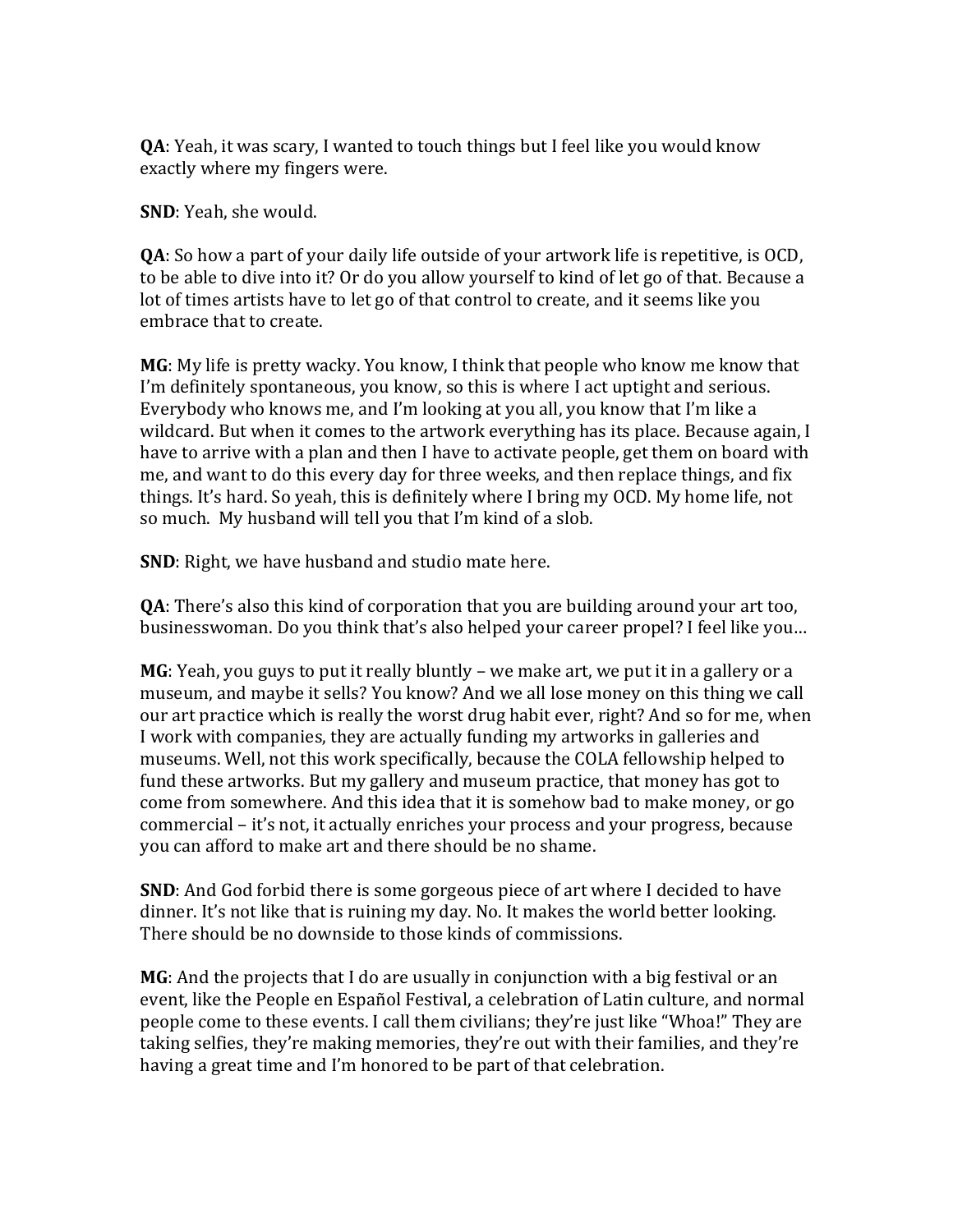**SND**: I like Cheyanne's point, you're like this lady, you're running what amounts to a construction crew.

**MG**: Yeah, it very much feels like that. We are building a building, you know?

**SND**: Right, yeah. So I love that too. There is also that type of aspect that pulls me in.

**QA**: What you said, Shana, at the very beginning, that this is an end game of sorts, I thought was a really great comment, because watching the direction of the body of work – this is the first time that you can be in it. And there has been this trend lately of exhibits of all kinds like the Ganzfeld pieces and the Rain Room...

**MG**: The mirror box...

**SND**: The Van Gogh bedroom...

**QA**: Yeah, they're special, because only a few people can go in at a time kind of thing. Like the Kusama room. What I love about this is that you build, at great difficulty, there is this door, none of those other exhibits can you go inside, lock the door, and I'm in here alone, you know. And that idea that you can decide not to share the experience. 

So my question is  $-$  how critical was it  $-$  because technically, I know that it was difficult, that it be a closeable door as opposed to just an entrance where people can come in and walk out. You actually could in theory close that door and lock it.

**MG**: The door, physically, is problematic – like for me. I'm in a love/hate relationship with the door. It's annoying and I could talk for hours about how much I hate it. But I thought it was really important that you are able to put yourself inside of it, be immersed in it, and actually have this – because it's very meditative and Zen in there, you know? And I wanted people to be able to close the door and have a moment to just sort of (sigh, long breath) calm down a little. And I think a lot of my work has that kind of like mathematical calmness to it, but it is so spectacular in the sense of it being a spectacle that people kind of get like a little overwhelmed, kids run around like crazy, and people are like "It's like the 60s when I did too many drugs!" I wanted people to come in and to fall in love with the tape the way that I did. And to do that, to really fall in love with the material, it's got to be a one-on-one connection, right?

**SND**: Even when the door isn't closed, just its existence. OK so now, it's an open door. Right, so even when it's standing open, as an open door – it has a content. Even if it's not being used for the privacy.

**MG**: Or it implies that you could. And that's up to you, whether or not you want to be inside of it. And it very much did have a lot to do with the Rain Room, The Ganzfeld